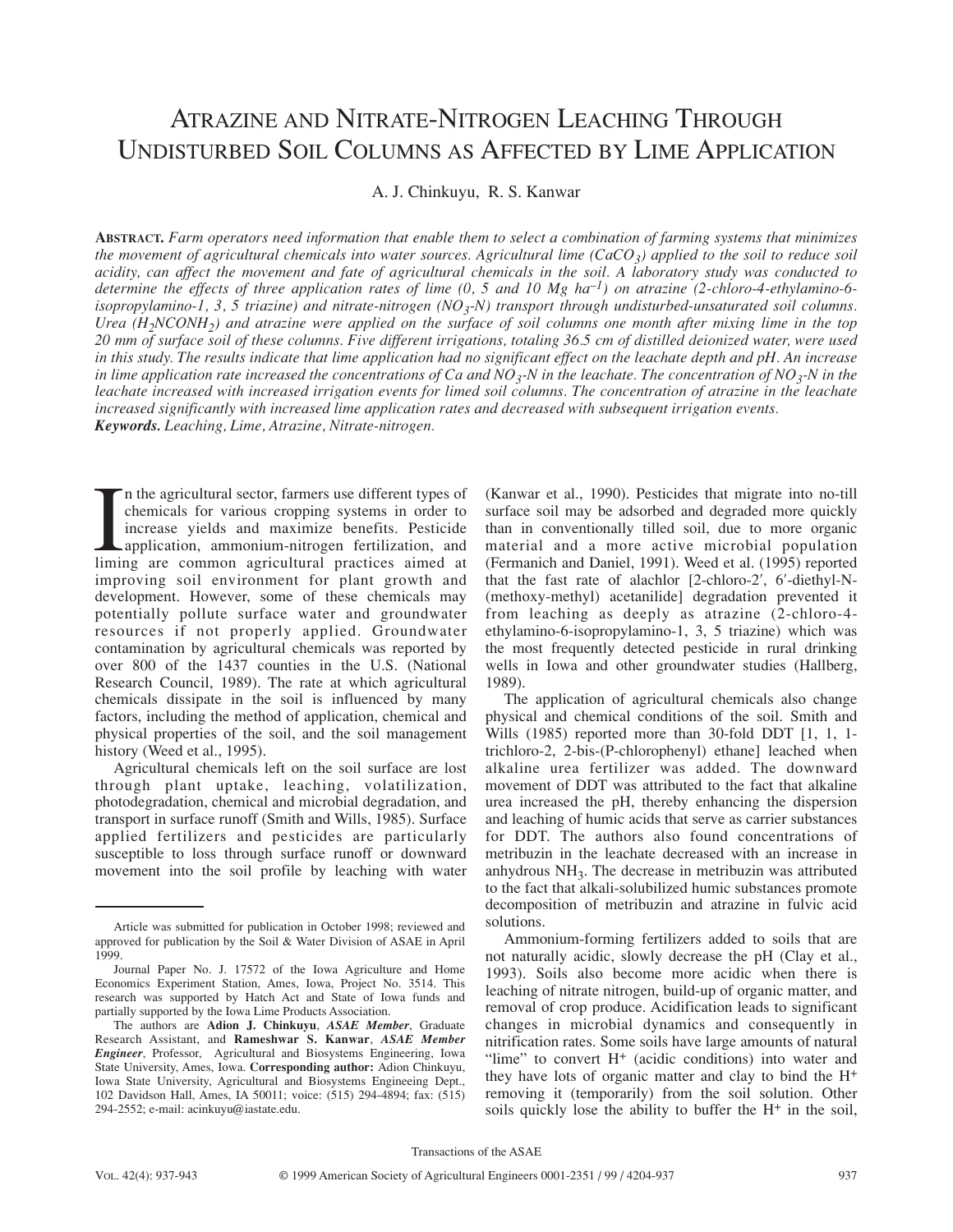and allow the H+ to build up in the soil water. Once the soil has lost its ability to deactivate H<sup>+</sup>, it is likely to become even more acidic if H+ is added to it.

In order to reduce or neutralize soil acidity and maintain proper pH for crop production, agricultural lime  $(CACO<sub>3</sub>)$ is added to replace the hydrogen ions by mass action (Follett et al., 1981). Lime reduces aluminum (Al) and manganese (Mn) to subtoxic levels, and affects the soil's ability to retain anions and cations. Liming increases nitrification rates (expressed as percentages of  $NH<sub>4</sub>-N$ added) from 27% for untreated (0 kg ECCE ha<sup>-1</sup>) to 76% for treated  $(17920 \text{ kg }$  ECCE ha<sup>-1</sup>) soils (Senwo, 1995). Senwo concluded that liming stimulated the microbial population responsible for nitrification in soils. Azevedo et al. (1996) investigated the movement of  $NO<sub>3</sub>-N$  and atrazine through soil columns as affected by lime application and found that atrazine and  $NO<sub>3</sub>-N$ concentrations in leachate were higher for limed soil columns compared with unlimed soil columns.

Studies on the interaction of lime, fertilizers, and pesticides applied to the soil are needed to determine management practices for better strategies in manipulating the soil-plant system for improved soil, water, and environmental quality. Farm operators need information that will enable them to select a combination of farming systems that will minimize the movement of agricultural chemicals into water sources (Kanwar et al., 1990). Azevedo et al. (1996) investigated atrazine and urea applied to soil columns immediately after lime application. However, samples were limited to two days after lime application. This procedure did not allow enough time for the agricultural lime to interact completely with the soil and chemicals. Thus, the objective of this study was to lengthen the interaction time and conduct leachate studies on atrazine and urea. The specific objects were to investigate the effect of lime on the movement of  $NO<sub>3</sub>-N$ and atrazine through undisturbed soil columns under unsaturated soil moisture conditions.

# MATERIALS AND METHODS **EXPERIMENTAL SITE**

Soil columns were collected from a research farm located at the Iowa State University Agronomy and Agricultural Engineering Research Center near Boone, Iowa. The site was under no-till continuous corn (*Zea mays* L.) production between 1984 and 1991 receiving an annual application of  $175 \text{ kg}$  N ha<sup>-1</sup>. Since 1992, the field has been under a chisel plow management system and a yearly rotation of corn and soybeans (*Glycine max* L.), with corn in odd-numbered years and soybean in even-numbered years. Since 1992, alachlor has been applied to both corn and soybean plots at a rate of 2.2 kg ha<sup>-1</sup> active ingredients (a.i.), cyanazine and nitrogen fertilizer have been applied to corn plots at rates of  $2.8 \text{ kg ha}^{-1}$  and  $112 \text{ kg N ha}^{-1}$ , respectively, and metribuzin has been applied to soybean plots at  $0.45 \text{ kg}$  ha<sup>-1</sup>. During the study year (1996) the field was planted in soybeans. The soils at the research farm are classified as Nicollet-loam in the Clarion-Nicollet-Webster Soil Association and are characterized as fine loamy, mixed mesic aquatic Hapludoll with moderate permeability and somewhat poor drainage and 3% organic matter (table 1).

**Table 1. Selected properties of the soil at the experimental site**

|                                                   | Depth of Soil Sampling (cm) |           |           |  |
|---------------------------------------------------|-----------------------------|-----------|-----------|--|
| Soil Properties Measured                          | $0 - 15$                    | $15 - 30$ | $30 - 60$ |  |
| Saturated hydraulic<br>conductivity $(K, cm s-1)$ | $3.6E-8$                    | 3.45E-8   | 1.92E-8   |  |
| Bulk density ( $g \text{ cm}^{-3}$ )              | 1.46                        | 1.51      | 1.51      |  |
| Particle density*                                 | 2.61                        | 2.61      | 2.61      |  |
| Volumetric moisture content (%)                   | 17.20                       | 19.50     | 19.70     |  |
| $C: N$ ratio <sup><math>\dagger</math></sup>      | 14.10                       | 13.80     | 12.2      |  |
| Soil pH                                           | 5.50                        | 5.30      | 5.00      |  |
| Texture*                                          |                             |           |           |  |
| Sand (% by volume)                                | 48.4                        | 50.3      | 60.3      |  |
| Course silt (% by volume)                         | 17.8                        | 16.6      | 14.6      |  |
| Fine silt (% by volume)                           | 13.3                        | 12.8      | 8.8       |  |
| Clay $(\%$ by volume)                             | 20.5                        | 20.3      | 16.3      |  |
| Atrazine conc. $(\mu g L^{-1})$                   | 0.02                        | 0.01      | 0.01      |  |
| $NO3-N$ conc. (mg L <sup>-1</sup> )               | 2.88                        | 2.73      | 2.10      |  |

\* From Azevedo et al., 1996.

† From Senwo, 1995. C:N ratios of the extracted soil organic matter.

These soils are derived from glacial till and have a slope of less than 3% (Kanwar et al., 1990).

#### **SOIL COLUMN COLLECTION PROCEDURES**

In July of 1996, nine undisturbed soil columns 20.3 cm in diameter and 60 cm in length were randomly collected from the field. In order to obtain an undisturbed soil column from the field, a circular trench was dug with hand shovels to a depth of 70 cm, leaving an undisturbed pedestal of soil about 50 cm  $\times$  50 cm in the center of the trench. A furnace pipe (20.3 cm in diameter and 60 cm in length) was placed in the center of the undisturbed pedestal of soil. Before the furnace pipe was pushed into the soil, the soil pedestal was shaved off to form a pedestal of about 20 cm in diameter and 15 cm in length. The furnace pipe was then gently slid downward to encase the column. Care was taken to avoid compaction of the soil column. The soil column was shaved off to another 15-cm depth-increment and the pipe was slid down to encase another 15 cm of undisturbed soil column. This process was continued until the desired 60-cm-long column was obtained without any soil compaction. The soil column was cut below the 60-cm depth and trimmed evenly at the end of the pipe without any smearing. Styrofoam™ blocks and tape were used to tightly secure both ends of the column. The entire column was then placed in a large polyethylene bag and sealed to ensure no loss of moisture. The columns were taken to the laboratory and stored in a cooler at 4°C until used in laboratory experiments.

### **SOIL SAMPLING PROCEDURES**

Twenty-four soil samples and 24 small soil cores (7.6 cm in diameter and 15 cm in length) (two at each depth) were collected at depths of 15, 30, and 45 cm close to where soil columns were collected. Soil core sampler was used to collect soil cores. Some soil compaction could have occurred thereby affecting the saturated hydraulic conductivity (table 1). Soil samples were used to determine the general characteristics (like pH, moisture content, atrazine, and  $NO<sub>3</sub>-N$  concentrations) of the soils at the experimental site. The soil cores were used for laboratory analysis of bulk density and saturated hydraulic conductivity. The average soil moisture content determined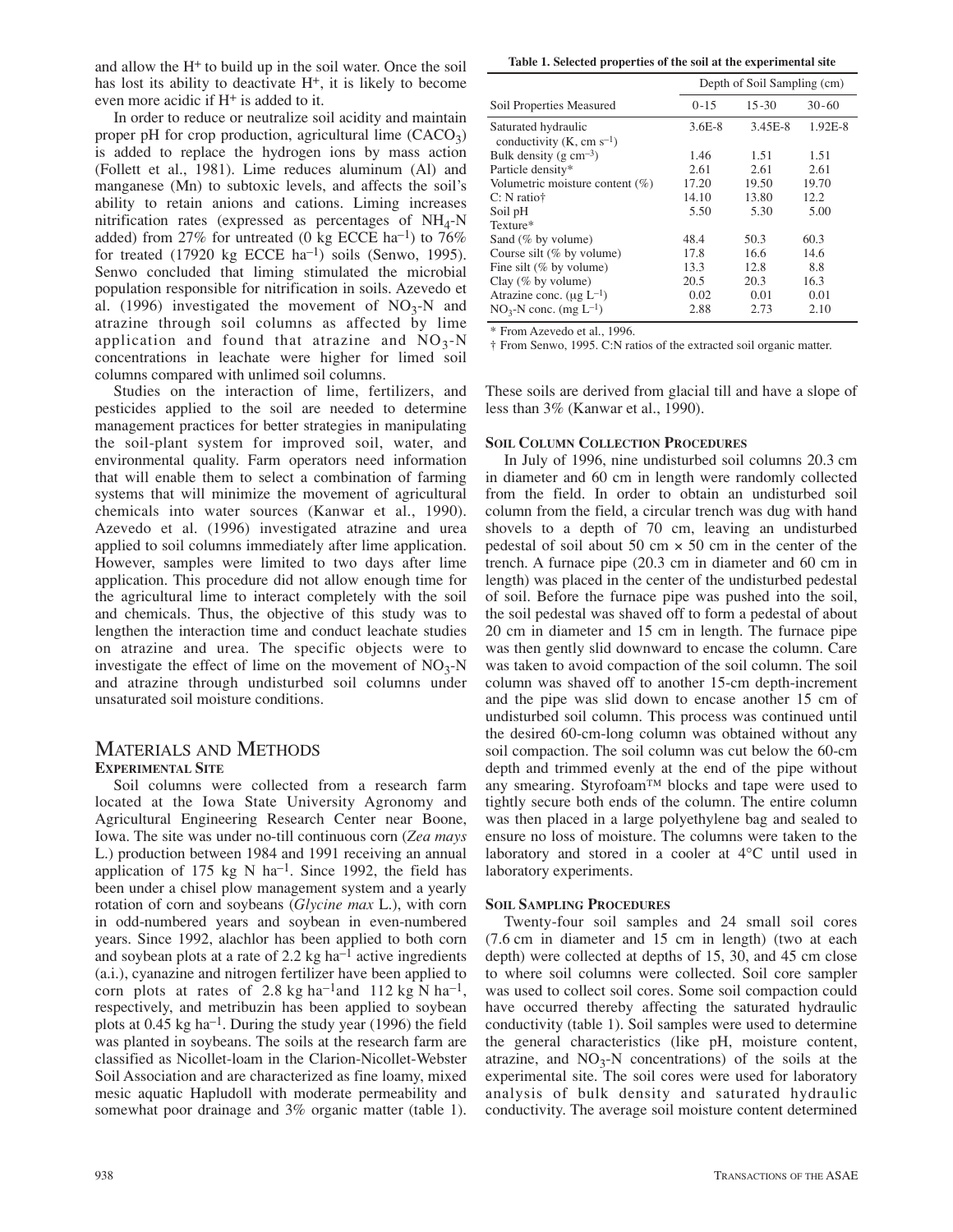from the soil samples was used to calculate the bulk density and then average pore volume for the soil columns.

#### **SOIL CHEMICAL ANALYSIS**

Soil samples were analyzed for  $NO<sub>3</sub>-N$ , atrazine, Ca, and pH at the Water Quality Laboratory of the Agricultural and Biosystems Engineering Department, Iowa State University, Ames, Iowa. Analysis of soil pH was done using a pH meter. Each soil sample was mixed with distilled water and shaken for an hour before measuring the pH. An electrode, connected to a pH meter, was placed in the mixture for about 10 s before a stable pH reading was recorded.

The atrazine concentrations were determined by mixing 25 g of soil with 50 mL of toluene in a flask and then shaken for 1 h on an automatic shaker at a speed of 2500 rpm. The samples were allowed to settle for 24 h, after which toluene was decanted into 10 mL test tubes. Toluene extracts were analyzed using a Tracor Model 560 gas-liquid chromatograph, equipped with a "nitrogenphosphorus" detector, a Model 730 autosampler, and a 3% OV-1, 0.63-cm diameter × 1.8-m long packed column. Flow rates of  $18 \text{ cm}^3 \text{ min}^{-1}$  were maintained for helium (carrier gas),  $2.5 \text{ cm}^3 \text{ min}^{-1}$  for hydrogen (reaction gas), and  $100 \text{ cm}^3 \text{ min}^{-1}$  for air (reaction gas). Splitless injections of 8 µL were made with the injector maintained at 245°C, the oven temperature at 160°C, and the detector temperature at 245°C. The detector output was connected to a chart recorder, and the data were processed with a SP Model 4270 integrator where the area data for the atrazine peaks were obtained.

The concentration of  $NO<sub>3</sub>-N$  was measured by mixing 25 g of soil with 110 mL of 2 N (normal) potassium chloride (KCl) solution. The mixture was stirred for 1 h on an automatic shaker, and then allowed to settle for 24 h. After settling, the clear liquid (extract) was decanted into test tubes. The extract was later analyzed with a Lachat Model AE ion analyzer that converted the colorless  $NO<sub>3</sub>-N$ in the filtrate to a pink water-soluble dye. The analyzer then measured the color intensity (absorbance) using a spectrophotometer. The color intensity was proportional to  $NO<sub>3</sub>-N$  concentrations in the extract.

## **PREPARATION OF SOIL COLUMNS FOR LEACHING STUDIES**

In the laboratory, the furnace pipe was carefully opened and removed to expose the soil column. A metal pipe 20 cm in diameter and 60 cm in length  $(1.9 \times 10^4 \text{ cm}^3)$  was centered around the soil column and slid down until the whole soil column was inside the metal pipe. Any gap between the soil column and metal pipe was filled with molten paraffin wax to prevent boundary flow (Singh and Kanwar, 1991; Weber et al., 1986). After sealing the gaps, a regular wire screen, cheese cloth and 10-mesh wire (2 mm) were placed at the bottom of the soil column in order to hold the soil and to minimize collection of sediment in the leachate. Soil columns were then covered with aluminum foil to minimize moisture loss by evaporation.

**Lime, Nitrogen, and Atrazine Application.** On 22 July 1996, agricultural lime was applied at rates of 5 Mg effective calcium carbonate equivalent (ECCE) ha–1 (29.2 g-lime per soil column) to three soil columns; 10 Mg ECCE ha<sup>-1</sup> (58.4 g-lime per soil column) to three other soil columns, and no lime was applied to the remaining three

soil columns. The source of the agricultural liming material applied in the soil columns had an effective calcium carbonate equivalent of 55.4%. Lime was incorporated into the top 20 mm of the soil using a spatula. After lime application, soil columns were covered with aluminum foil to minimize loss of moisture and were kept in the lab at room temperature  $(25^{\circ}C)$  for one month. The one-month period was necessary for the lime to react with the soil.

Atrazine and urea  $(H_2NCONH_2)$  were applied on 22 August 1996 (1 month after applying lime). Urea in granular form was surface applied to each soil column at a rate of 200 kg-N ha<sup>-1</sup> (1.4 g-urea per soil column) and was incorporated into the top 20 mm of soil with a spatula. Then, atrazine (80% active ingredient in wettable powder formulation) was applied on the surface of each soil column in a granular form at a rate of 2.8 kg atrazine  $ha^{-1}$ (11.3 mg per soil column). The atrazine granules were also incorporated into the top 20 mm of soil with a spatula. Soil columns were then covered with aluminum foil and were allowed to incubate for 1 week at 25°C.

**Column Leaching**. After incubation, five different irrigations using deionized distilled water were applied to the columns for leaching experiments. These water quantities were chosen to represent comparable rainfall amounts received during the spring months in Iowa (Sallade and Sims, 1993). The first irrigation (117 mm) was applied on 27 August 1996 (five weeks after the application of lime and one week after the application of atrazine and urea) over a 3-h period. The subsequent four irrigation events were applied at one-week intervals, at a rate of 62 mm over a 2-h period. During each irrigation event, water was applied to the surface continuously with a Marriott bottle arrangement without letting any water pond on the surface until all the water had infiltrated the column.

Leachate samples were collected at the bottom of each soil column using glass bottles. For each irrigation event, leachate samples were collected at 30, 60, 120, 180, and 360 min. These time intervals were used because not enough leachate for atrazine analysis could be collected in less than those time intervals due to low flow rates. After each irrigation event, soil columns were covered with aluminum foil to minimize evaporation. The leachate samples were kept in a cooler at 4°C until the analyses for pH, atrazine, Ca, and  $NO<sub>3</sub>-N$  concentrations were conducted in the laboratory.

# **CHEMICAL ANALYSIS OF WATER SAMPLES**

Leachate samples for each irrigation event were analyzed for atrazine using different extraction ratios with toluene. For the first irrigation, 50 mL of leachate sample was mixed with 100 mL of toluene; for the second and third irrigation events, 50 mL of leachate sample was mixed with 50 mL of toluene; and for the fourth and fifth irrigation events, 100 mL of leachate sample was mixed with 25 mL of toluene. The extraction ratios were chosen because the concentration of atrazine in the leachate was expected to decrease for each additional irrigation event. The mixture was shaken on an automatic shaker for 1 h at a speed of 2500 rpm. After shaking, the mixture was allowed to set for 24 h, and then toluene was decanted into 10-mL glass test tubes. The concentration of atrazine was then analyzed by using a gas-liquid chromatograph.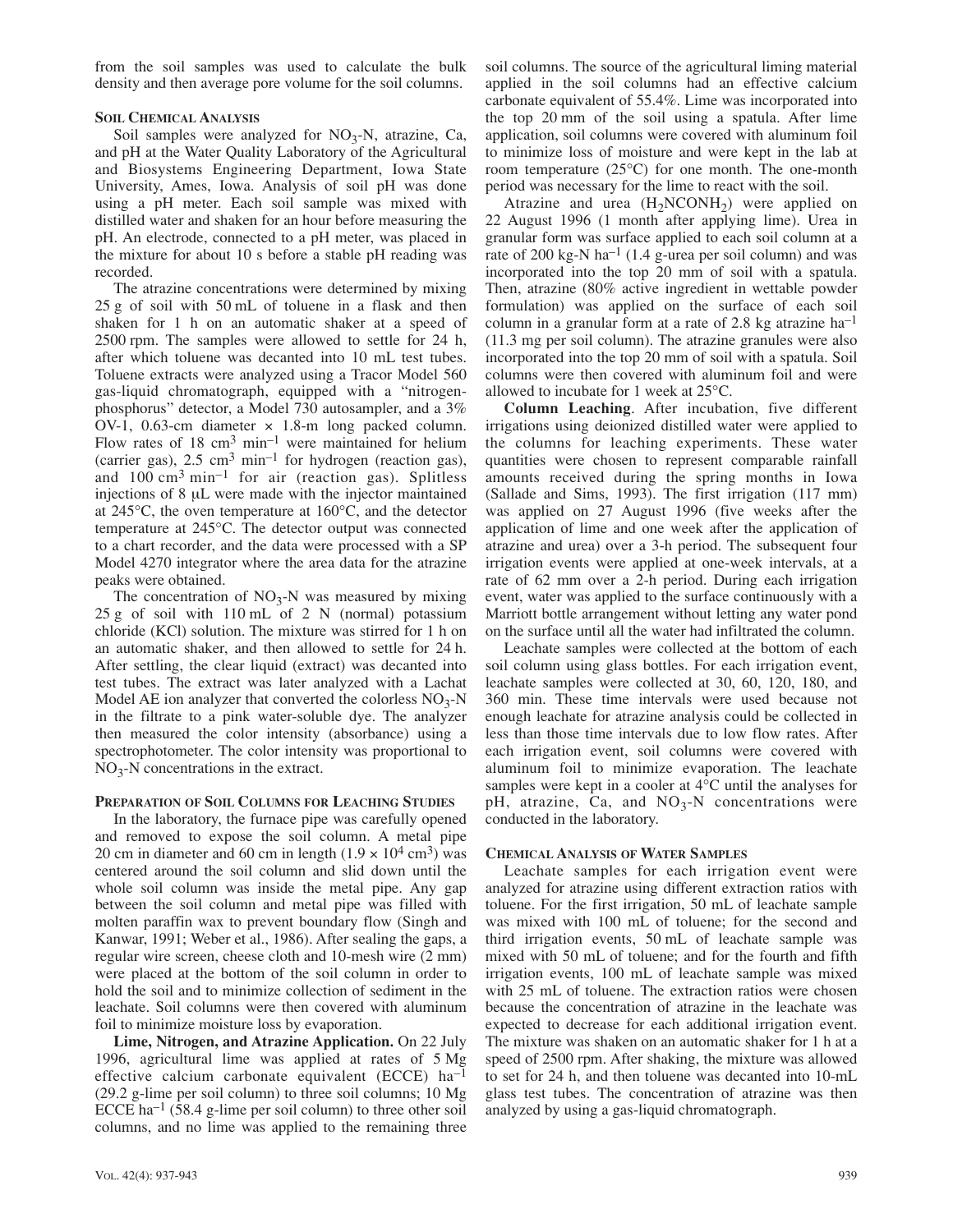The concentration of  $NO_3-N$  in the leachate was analyzed using an automated cadmium-reduction method (Standard Methods 4500  $NO<sub>3</sub>-F$ ) and a Technicon Autoanalyzer II. The  $NO<sub>3</sub>-N$  in the samples was reduced to nitrite-nitrogen (NO<sub>2</sub>-N). The NO<sub>2</sub>-N was diazotized with sulfanilamide and then reacted with N- (1-naphthyl-) ethylenediamine dihydrochloride at a pH of 8.5 to form a colored (pink to red) azo dye. The dye's absorbance was measured at a wavelength of 520 nm with a colorimeter. Then the  $NO<sub>2</sub>-N$  was determined by comparing sample absorbance with those obtained from a calibration curve comprised of standards containing  $NO<sub>2</sub>$ -N concentrations of 0.125 to 2.00 mg L<sup>-1</sup>. The results of  $NO_3-N$ concentration by this method and the previously discussed Lachat Model AE method were the same.

The concentration of Ca in the leachate was analyzed by using the direct air-acetylene flame method (Standard Methods 3111 B) with atomic absorption spectrometry equipment. Analysis of leachate pH was completed using a pH meter. An electrode connected to a pH meter, was placed in the leachate sample for about 10 s before a stable pH reading was recorded.

#### **STATISTICAL ANALYSIS**

The concentrations of atrazine, Ca, and  $NO_3-N$  in the leachate were converted into flow weighted concentrations and then analyzed using a split-plot analysis. The amount of leachate and its pH data were also analyzed using splitplot analysis.

## RESULTS AND DISCUSSION

#### **LEACHATE FLOW**

Statistical analysis of data on the amount of leachate indicate that there was no significant difference between the leachate amounts for different lime application rates (table 2). The results also show that for all treatments, the amount of leachate collected during the first 30- and 60 min time intervals from the beginning of the leaching event, were higher compared with the leachate amounts from the subsequent sampling time intervals (table 2). This trend was due to the fact that at the beginning of irrigation, the soil was relatively dry and the presence of more macropores resulted in higher infiltration (normal infiltration characteristics of soil). The data also show that irrigation events had no significant effect on the depth of leachate in all treatments. The amount of leachate drained for each treatment (expressed as a percent of the amount of irrigation water added to the columns) ranged from 75.5 to 91.5% for soil columns with no lime application rate, 75.3 to 94.0% for soil columns treated with 5 Mg ha<sup>-1</sup> lime application rate, and 63.7 to 91.0% for soil columns treated with 10 Mg ha<sup>-1</sup> lime application rate. These results show that an increase in volumetric water content in the soil columns ranged from 9.1% for non-limed soil columns to  $12.1\%$  for soil columns treated with 10 Mg ha<sup>-1</sup> lime application rate.

#### **LEACHATE pH**

Statistical analysis of leachate pH indicate that there were no significant differences between lime application rates (table 3). This could be due to the fact that the soil had high buffering capacity to resist change in pH and/or

**Table 2. Statistical analysis of the average amount of leachate (mm) as a function of lime application**

|                              | <b>Irrigation Event</b> |                                                  |               |                |                          |                   |  |  |
|------------------------------|-------------------------|--------------------------------------------------|---------------|----------------|--------------------------|-------------------|--|--|
| Sampling Time                | 1                       | $\mathfrak{D}$                                   | $\mathcal{E}$ | $\overline{4}$ | $\overline{\phantom{0}}$ | Total*            |  |  |
|                              |                         | --------------Leachate (mm)--------------------- |               |                |                          |                   |  |  |
| $0$ Mg ha <sup>-1</sup> lime |                         |                                                  |               |                |                          |                   |  |  |
| 30                           | 81.3                    | 27.8                                             | 26.9          | 27.4           | 28.7                     | 192.2a            |  |  |
| 60                           | 14.4                    | 19.4                                             | 22.4          | 27.4           | 19.6                     | 99.3b             |  |  |
| 120                          | 6.5                     | 3.4                                              | 2.8           | 23.5           | 2.1                      | 17.3c             |  |  |
| 180                          | 1.5                     | 3.1                                              | 1.4           | 2.1            | 1.2                      | 8.5c              |  |  |
| 360                          | 2.0                     | 1.9                                              | $2.2^{\circ}$ | 1.3            | 1.8                      | 10.3c             |  |  |
| Irrigation total†            | 105.6a                  | 56.1a                                            | 55.9a         | 56.5a          | 53.5a                    |                   |  |  |
| Treatment total‡             |                         | 327.5a                                           |               |                |                          |                   |  |  |
| $5$ Mg ha <sup>-1</sup> lime |                         |                                                  |               |                |                          |                   |  |  |
| 30                           | 72.2                    | 27.6                                             | 25.9          | 27.1           | 27.6                     | 180.4a            |  |  |
| 60                           | 10.7                    | 17.7                                             | 21.7          | 24.7           | 22.0                     | 96.8b             |  |  |
| 120                          | 2.6                     | 3.4                                              | 2.1           | 2.3            | 2.0                      | 12.4c             |  |  |
| 180                          | 1.2                     | 2.2                                              | 1.5           | 1.4            | 1.4                      | 7.8c              |  |  |
| 360                          | 1.5                     | 2.3                                              | 2.5           | 2.5            | 2.2                      | 11.0c             |  |  |
| Irrigation total             | 88.1a                   | 53.3a                                            | 53.8a         | 57.9a          | 55.3a                    |                   |  |  |
| <b>Treatment</b> total       |                         | 308.4a                                           |               |                |                          |                   |  |  |
| 10 Mg ha <sup>-1</sup> lime  |                         |                                                  |               |                |                          |                   |  |  |
| 30                           | 63.6                    | 27.6                                             | 24.9          | 27.6           | 27.7                     | 171.4a            |  |  |
| 60                           | 6.2                     | 19.6                                             | 21.5          | 20.9           | 22.0                     | 90.2 <sub>b</sub> |  |  |
| 120                          | 2.2                     | 2.7                                              | 2.3           | 2.2            | 2.1                      | 11.6c             |  |  |
| 180                          | 1.1                     | 2.2                                              | 1.7           | 1.7            | 1.7                      | 8.5c              |  |  |
| 360                          | 1.6                     | 3.1                                              | 3.0           | 3.1            | 2.7                      | 13.6c             |  |  |
| Irrigation total             | 74.7a                   | 55.2a                                            | 53.6a         | 55.6a          | 56.3a                    |                   |  |  |
| Treatment total              |                         | 295.3a                                           |               |                |                          |                   |  |  |

Total values with the same letters are not significantly different at 0.05 level of significance.

† Irrigation means with the same letters are not significantly different at 0.05 level of significance.

‡ Treatment totals with the same letters are not significantly different at 0.05 level of significance.

**Table 3. The average pH in leachate from soil columns under unsaturated moisture conditions as a function of lime application**

|                                      | <b>Irrigation Event</b> |                   |                   |                |       |          |
|--------------------------------------|-------------------------|-------------------|-------------------|----------------|-------|----------|
| Sampling Time                        | $\mathbf{1}$            | $\overline{c}$    | 3                 | $\overline{4}$ | 5     | Average* |
|                                      |                         |                   |                   |                |       |          |
| $0 \text{ Mg}$ ha <sup>-1</sup> lime |                         |                   |                   |                |       |          |
| 30                                   | 6.04                    | 5.53              | 6.23              | 6.03           | 5.23  | 5.81a    |
| 60                                   | 5.77                    | 5.80              | 6.23              | 6.07           | 5.70  | 5.91a    |
| 120                                  | 5.58                    | 5.57              | 6.10              | 5.60           | 5.47  | 5.66c    |
| 180                                  | 6.00                    | 5.60              | 6.00              | 5.63           | 6.33  | 5.91a    |
| 360                                  | 5.80                    | 5.97              | 6.20              | 6.13           | 6.10  | 6.04a    |
| Irrigation mean†                     | 5.84d                   | 5.69d             | 6.15a             | 5.89b          | 5.77d |          |
| Treatment mean‡                      |                         | 5.87a             |                   |                |       |          |
| $5 \text{ Mg}$ ha <sup>-1</sup> lime |                         |                   |                   |                |       |          |
| 30                                   | 5.97                    | 6.13              | 5.93              | 6.10           | 5.73  | 5.97a    |
| 60                                   | 6.20                    | 5.53              | 5.97              | 5.97           | 5.87  | 5.91a    |
| 120                                  | 6.17                    | 5.73              | 5.97              | 5.87           | 5.60  | 5.87a    |
| 180                                  | 5.97                    | 5.83              | 6.03              | 5.97           | 6.27  | 6.01a    |
| 360                                  | 6.00                    | 6.27              | 6.30              | 5.93           | 6.20  | 6.14a    |
| Irrigation mean                      | 6.06 <sub>b</sub>       | 5.90b             | 6.04 <sub>b</sub> | 5.97b          | 5.93b |          |
| Treatment mean                       |                         | 5.98a             |                   |                |       |          |
| $10$ Mg ha <sup>-1</sup> lime        |                         |                   |                   |                |       |          |
| 30                                   | 6.55                    | 6.03              | 5.63              | 5.90           | 5.53  | 5.93a    |
| 60                                   | 6.47                    | 6.03              | 5.77              | 5.93           | 5.73  | 5.99a    |
| 120                                  | 6.30                    | 5.87              | 5.87              | 5.77           | 5.83  | 5.93a    |
| 180                                  | 5.83                    | 6.00              | 5.90              | 5.90           | 6.03  | 5.93a    |
| 360                                  | 5.80                    | 6.07              | 6.33              | 5.97           | 6.27  | 6.09a    |
| Irrigation mean                      | 6.19a                   | 6.00 <sub>b</sub> | 5.90b             | 5.89b          | 5.88b |          |
| Treatment mean                       |                         | 5.97a             |                   |                |       |          |

Average values with the same letters are not significantly different at 0.05 level of significance.

† Irrigation means with the same letters are not significantly different at 0.05 level of significance.

‡ Treatment means with the same letters are not significantly different at 0.05 level of significance.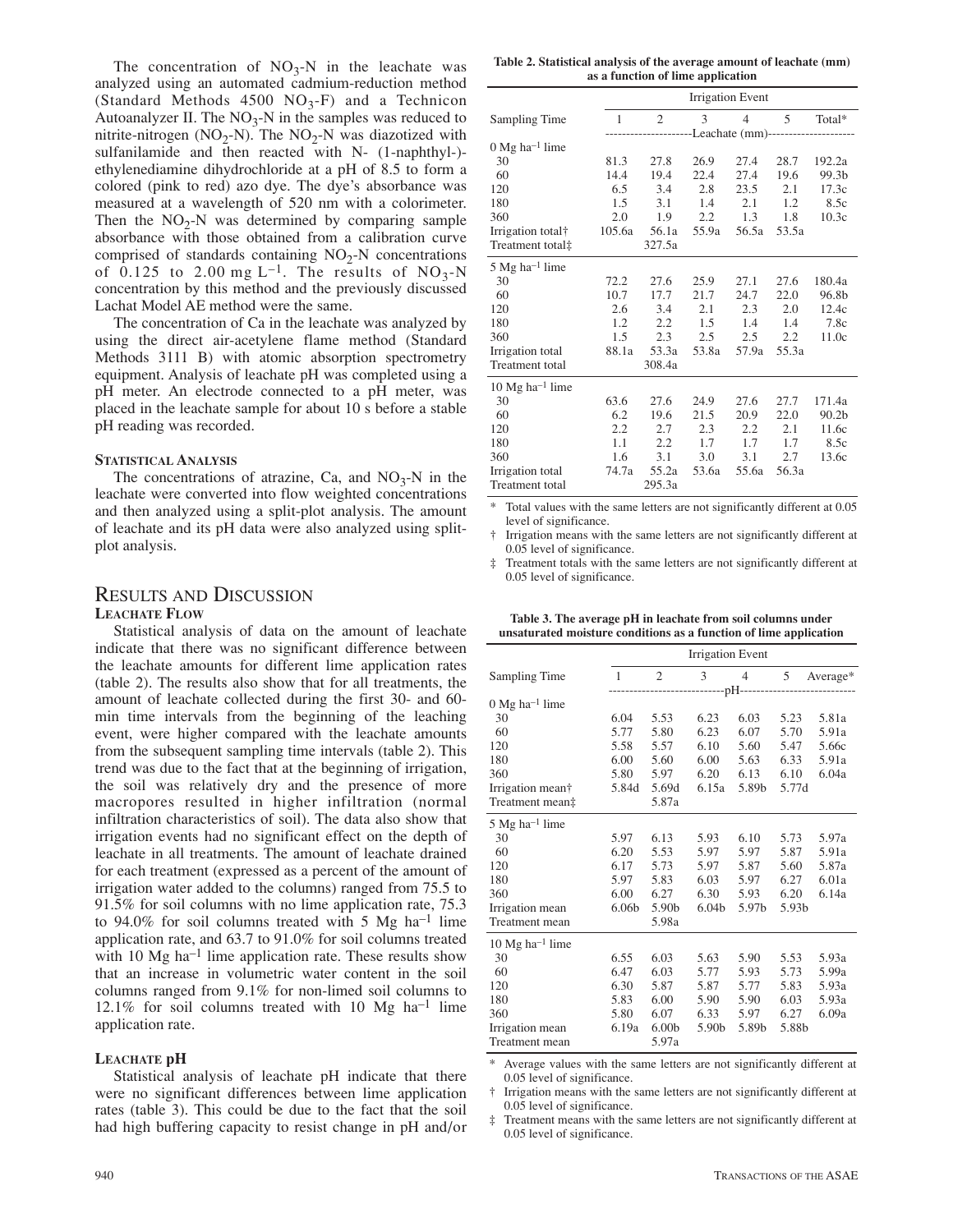the five-week incubation period was not long enough for the lime to react with the soil. The results also indicate that the leachate pH were not significantly different between sampling time intervals for soil columns treated with 5 and 10 Mg ha–1 lime application rates. For soil columns treated with 10 Mg ha<sup>-1</sup> lime application rate, the leachate pH was highest during the first irrigation event compared with subsequent irrigation events. For soil columns treated with 5 Mg ha–1 lime application rate, irrigation events had no significant effect on leachate pH.

## **LEACHING OF CALCIUM AS AFFECTED BY LIME APPLICATION**

Soil columns treated with 5- and 10-Mg-ha<sup>-1</sup> lime application rates had significantly higher Ca concentrations in the leachate compared with soil columns that had 0-Mg ha<sup>-1</sup> lime application rate (table 4). Sampling time intervals and irrigation events had no significant effect on the concentration of Ca in the leachate for soil columns with no lime application rate. Soil columns treated with 5-Mg ha<sup>-1</sup> lime application rate, had significantly lower concentrations of Ca in the leachate during the first and third irrigation event compared with the other irrigation events. Soil columns treated with 10-Mg-ha<sup>-1</sup> lime application rate had significantly lower concentration of Ca in the leachate during the first and second irrigation events compared with subsequent irrigation events. This trend was also observed for the sampling time intervals (for soil columns treated with  $5-$  and  $10-Mg-ha^{-1}$  lime application rates) whereby the concentration of Ca was significantly

lower during the 30, 60, and 120 min sampling time intervals compared with subsequent time intervals. For soil columns without lime application, sampling time had no effect on Ca concentrations.

The low concentration of Ca in the leachate at the beginning of the irrigation period, could have been due to the dilution of Ca by the high amount of water applied and/or due to preferential flow through macropores that resulted in Ca being bypassed by the water. The concentration of Ca in the leachate increased with subsequent irrigation events due to the fact that it takes time for the center of mass of Ca to reach the bottom of the column. Another explanation could be due to the fact that the cation exchange capacity (CEC) of the soil was close to being saturated with Ca cations and the excess cations were being leached out with the leachate.

## **NO3-N CONCENTRATIONS IN THE LEACHATE AS AFFECTED BY LIME APPLICATION**

The concentrations of  $NO<sub>3</sub>-N$  in the leachate significantly increased with increased lime application rate (table 5). Table 5 shows that the  $NO_3-N$  concentrations in the leachate were not significantly different between sampling time intervals for all treatments. All treatments had significantly lower concentrations of  $NO<sub>3</sub>-N$  during the first and second irrigation events compared with subsequent irrigation events. A similar trend was reported by Chae and Tabatabai (1986) regarding N mineralization in soils amended with various sludges, animal manure, and plant materials. They reported that N mineralization during

**Table 4. The average calcium concentration in leachate from soil columns under unsaturated moisture conditions as a function of lime application**

|                                      | <b>Irrigation Event</b>                  |                |        |                |        |                    |
|--------------------------------------|------------------------------------------|----------------|--------|----------------|--------|--------------------|
| Sampling Time                        | 1                                        | $\overline{c}$ | 3      | $\overline{4}$ | 5      | Average*           |
|                                      | $-Ca$ (mg L <sup>-1</sup> )------------- |                |        |                |        |                    |
| $0 \text{ Mg}$ ha <sup>-1</sup> lime |                                          |                |        |                |        |                    |
| 30                                   | 6.18                                     | 10.94          | 11.07  | 10.87          | 11.43  | 10.10f             |
| 60                                   | 9.42                                     | 13.87          | 12.80  | 13.96          | 12.57  | 12.52f             |
| 120                                  | 10.33                                    | 12.00          | 16.07  | 18.12          | 16.35  | 14.57f             |
| 180                                  | 11.99                                    | 13.46          | 16.93  | 19.22          | 16.62  | 15.64f             |
| 360                                  | 13.67                                    | 17.44          | 19.79  | 19.41          | 17.84  | 17.63f             |
| Irrigation mean†                     | 10.32c                                   | 13.54c         | 15.33c | 16.32c         | 14.96c |                    |
| Treatment mean‡                      |                                          | 14.09b         |        |                |        |                    |
| 5 Mg ha <sup>-1</sup> lime           |                                          |                |        |                |        |                    |
| 30                                   | 32.97                                    | 16.17          | 16.68  | 24.43          | 20.82  | 22.21 <sub>b</sub> |
| 60                                   | 23.54                                    | 15.74          | 20.23  | 29.29          | 27.63  | 23.29b             |
| 120                                  | 17.77                                    | 16.45          | 22.74  | 32.38          | 35.75  | 25.02b             |
| 180                                  | 22.39                                    | 86.19          | 24.88  | 33.95          | 38.72  | 41.23a             |
| 360                                  | 28.49                                    | 23.79          | 27.70  | 36.06          | 45.01  | 32.21a             |
| Irrigation mean                      | 25.03d                                   | 31.67a         | 22.45d | 31.22a         | 33.59a |                    |
| Treatment mean                       |                                          | 28.79a         |        |                |        |                    |
| $10 \text{ Mg} \text{ ha}^{-1}$ lime |                                          |                |        |                |        |                    |
| 30                                   | 19.72                                    | 14.45          | 26.53  | 34.41          | 32.21  | 25.46b             |
| 60                                   | 21.76                                    | 16.58          | 29.55  | 39.57          | 35.06  | 28.50b             |
| 120                                  | 16.65                                    | 17.47          | 28.23  | 41.55          | 40.26  | 28.83b             |
| 180                                  | 19.59                                    | 25.03          | 32.09  | 42.58          | 40.88  | 32.03a             |
| 360                                  | 36.21                                    | 20.64          | 27.03  | 39.97          | 43.73  | 33.52a             |
| Irrigation mean                      | 22.79d                                   | 18.83h         | 28.69b | 39.62a         | 38.43a |                    |
| Treatment mean                       |                                          | 29.67a         |        |                |        |                    |

\* Average values with the same letters are not significantly different at 0.05 level of significance.

† Irrigation means with the same letters are not significantly different at 0.05 level of significance.

‡ Treatment means with the same letters are not significantly different at 0.05 level of significance.

**Table 5. The flow-weighted average concentration of NO3–N in leachate water from soil columns under unsaturated soil moisture condition**

|                                       | <b>Irrigation Event</b>           |                |        |                    |        |          |
|---------------------------------------|-----------------------------------|----------------|--------|--------------------|--------|----------|
| Sampling Time                         | 1                                 | $\overline{2}$ | 3      | $\overline{4}$     | 5      | Average* |
|                                       | $-NO_3-N$ (mg L <sup>-1</sup> )-- |                |        |                    |        |          |
| $0$ Mg ha <sup>-1</sup> lime          |                                   |                |        |                    |        |          |
| 30                                    | 3.80                              | 8.09           | 9.40   | 10.11              | 9.95   | 8.27d    |
| 60                                    | 7.64                              | 9.33           | 12.00  | 12.08              | 11.63  | 10.54d   |
| 120                                   | 6.96                              | 10.46          | 12.71  | 12.40              | 11.87  | 10.88d   |
| 180                                   | 6.01                              | 9.81           | 12.79  | 11.15              | 11.71  | 10.29d   |
| 360                                   | 7.11                              | 10.42          | 13.29  | 13.91              | 13.73  | 11.69d   |
| Irrigation mean†                      | 6.30d                             | 9.62d          | 12.04e | 11.93e             | 11.78e |          |
| Treatment mean‡                       |                                   | 10.33c         |        |                    |        |          |
| 5 Mg ha <sup>-1</sup> lime            |                                   |                |        |                    |        |          |
| 30                                    | 6.77                              | 6.69           | 13.70  | 22.85              | 20.02  | 14.01b   |
| 60                                    | 7.93                              | 9.39           | 16.54  | 27.63              | 25.65  | 17.43b   |
| 120                                   | 8.65                              | 7.97           | 16.13  | 25.07              | 27.97  | 17.16b   |
| 180                                   | 5.85                              | 10.27          | 16.14  | 28.67              | 29.72  | 18.13b   |
| 360                                   | 9.07                              | 10.55          | 17.96  | 29.02              | 32.88  | 19.90a   |
| Irrigation mean                       | 7.65d                             | 8.98d          | 16.09d | 26.65 <sub>h</sub> | 27.25b |          |
| Treatment mean                        |                                   | 17.32b         |        |                    |        |          |
| $10 \text{ Mg}$ ha <sup>-1</sup> lime |                                   |                |        |                    |        |          |
| 30                                    | 5.20                              | 9.22           | 22.35  | 29.49              | 28.82  | 19.02a   |
| 60                                    | 7.22                              | 10.79          | 26.48  | 35.83              | 31.83  | 22.43a   |
| 120                                   | 6.12                              | 10.42          | 22.38  | 32.71              | 32.69  | 20.86a   |
| 180                                   | 6.18                              | 9.99           | 20.49  | 31.75              | 34.17  | 20.52a   |
| 360                                   | 7.51                              | 9.92           | 21.37  | 33.57              | 36.93  | 21.86a   |
| Irrigation mean                       | 6.45d                             | 10.07d         | 22.61c | 32.67a             | 32.89a |          |
| Treatment mean                        |                                   | 20.94a         |        |                    |        |          |

\* Average values with the same letters are not significantly different at 0.05 level of significance.

† Irrigation means with the same letters are not significantly different at 0.05 level of significance.

‡ Treatment means with the same letters are not significantly different at 0.05 level of significance.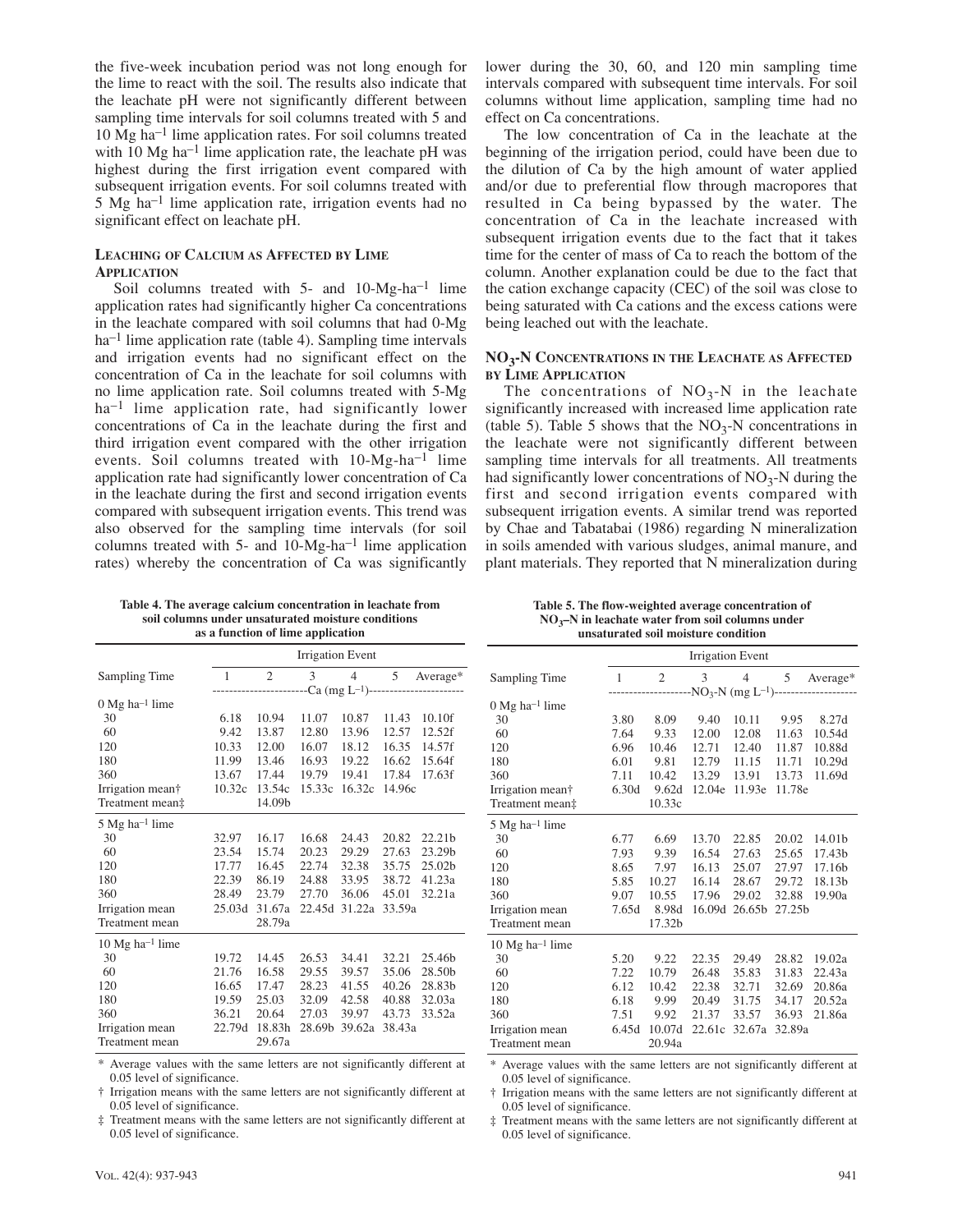incubation studies followed a pattern whereby there was immobilization of N during the initial period and then a steady, linear release with time over the incubation period.

The increase in  $NO<sub>3</sub>-N$  concentrations in the leachate with time was due to an increase in nitrification rates of ammonium ions from applied urea to  $NO<sub>3</sub>-N$  form. Thus, nitrification rates increased because urea (like other ammonium forming fertilizers) increased the nitrifiers populations responsible for nitrification in soils and/or that urea fertilizer increased nitrifiers adaptations and efficiency by changing soil pH and inducing the enzymes responsible for oxidizing  $NH_4^+$  to  $NO_3^-$  in soils (Senwo, 1995; Tlustos and Blackmer, 1992). Another explanation could be due to more mixing and reaction of lime with the soil that resulted in the reduction in the number of positive charges in the soil, and consequently, anion exclusion  $(NO<sub>3</sub><sup>-</sup>)$  from the soil matrix (Curtin and Smillie, 1983). Total  $NO<sub>3</sub>-N$  loss with leachate (expressed as a percent of the total  $NO<sub>3</sub>-N$ added) ranged from 15.3% for soil columns without lime application to 29.0% for soil columns treated with 10-Mg $ha^{-1}$  lime application rate (table 6).

## **ATRAZINE CONCENTRATIONS IN THE LEACHATE AS AFFECTED BY LIME APPLICATION**

Soil columns treated with 5- and 10-Mg-ha<sup>-1</sup> lime application rate had significantly higher atrazine concentrations in the leachate compared with non-limed soil columns (table 7). This trend can be explained by the fact that Ca was affecting the structure of organic matter which in turn affects the sorption of atrazine through H bonding and hydrophobic attractions (Alva and Singh, 1990). Since the pH values in this study ranged from 5.87 to 5.98 (which are 5 pH units above the 1.7 pKa value for atrazine), atrazine ionization was probably slightly affected. The application of urea fertilizer, which had to be converted to  $NH_4^+$  and  $NO_3$ -N, could also have contributed to leaching of atrazine. Smith and Wills (1985) observed an increase in leaching of insecticides with an increase in anhydrous  $NH<sub>3</sub>$ . This was attributed to the fact that soil humic substances, solubilized by  $NH<sub>3</sub>$ , serve as pesticide carriers.

Concentrations of atrazine were significantly higher during the first, second, and third irrigation events compared with the subsequent irrigation events for soil

Table 6. Mass balance for NO<sub>3</sub>-N for soil columns under unsaturated **moisture conditions based on average values from three soil columns**

|                                       | Lime Application Rate ( $Mg$ ha <sup>-1</sup> ) |                            |       |  |
|---------------------------------------|-------------------------------------------------|----------------------------|-------|--|
|                                       | $\Omega$                                        | 5                          | 10    |  |
|                                       | ---------                                       | $-NO3-N$ (mg)------------- |       |  |
| Initial amount in the soil columns*   | 9.2                                             | 9.2                        | 9.2   |  |
| Applied amount in the soil columns    | 644                                             | 644                        | 644   |  |
| Total amount in the soil columns      | 653.2                                           | 653.2                      | 653.2 |  |
| Amount leached with first irrigation  | 21.6                                            | 21.9                       | 15.6  |  |
| Amount leached with second irrigation | 17.5                                            | 15.5                       | 18.0  |  |
| Amount leached with third irrigation  | 21.8                                            | 28.1                       | 39.3  |  |
| Amount leached with fourth irrigation | 21.9                                            | 50.1                       | 58.9  |  |
| Amount leached with fifth irrigation  | 20.4                                            | 48.9                       | 60.1  |  |
| Total lost with leachate              | 103.2                                           | 164.5                      | 191.9 |  |
| Amount remaining in the soil columns  | 550.0                                           | 488.7                      | 461.3 |  |

\* Estimated from concentrations in the soil samples collected at the same spot as soil columns.

**Table 7. The flow-weighted average concentration of atrazine in leachate from soil columns under unsaturated soil moisture condition**

|                                      | <b>Irrigation Event</b>                                  |                |               |                |        |                    |
|--------------------------------------|----------------------------------------------------------|----------------|---------------|----------------|--------|--------------------|
| Sampling Time                        | 1                                                        | $\overline{2}$ | $\mathcal{E}$ | $\overline{4}$ | 5      | Average*           |
|                                      | ------------------Atrazine (mg L <sup>-1</sup> )-------- |                |               |                |        |                    |
| $0$ Mg ha <sup>-1</sup> lime         |                                                          |                |               |                |        |                    |
| 30                                   | 0.451                                                    | 0.087          | 0.056         | 0.042          | 0.029  | 0.133 <sub>b</sub> |
| 60                                   | 0.168                                                    | 0.088          | 0.053         | 0.042          | 0.028  | 0.076c             |
| 120                                  | 0.183                                                    | 0.087          | 0.063         | 0.053          | 0.037  | 0.085c             |
| 180                                  | 0.206                                                    | 0.088          | 0.064         | 0.059          | 0.039  | 0.091c             |
| 360                                  | 0.250                                                    | 0.102          | 0.068         | 0.058          | 0.040  | 0.104c             |
| Irrigation mean†                     | 0.252c                                                   | 0.091e         | 0.061e        | 0.051e         | 0.035e |                    |
| Treatment mean‡                      |                                                          | 0.098c         |               |                |        |                    |
| 5 Mg ha <sup>-1</sup> lime           |                                                          |                |               |                |        |                    |
| 30                                   | 0.536                                                    | 0.149          | 0.111         | 0.083          | 0.081  | 0.192 <sub>b</sub> |
| 60                                   | 0.366                                                    | 0.192          | 0.136         | 0.123          | 0.094  | 0.182 <sub>b</sub> |
| 120                                  | 0.314                                                    | 0.214          | 0.163         | 0.137          | 0.112  | 0.188b             |
| 180                                  | 0.292                                                    | 0.196          | 0.162         | 0.139          | 0.116  | 0.181b             |
| 360                                  | 0.285                                                    | 0.202          | 0.190         | 0.098          | 0.126  | 0.180 <sub>b</sub> |
| Irrigation mean                      | 0.359 <sub>b</sub>                                       | 0.191d         | 0.152d        | 0.116f         | 0.106f |                    |
| Treatment mean                       |                                                          | 0.185b         |               |                |        |                    |
| $10 \text{ Mg} \text{ ha}^{-1}$ lime |                                                          |                |               |                |        |                    |
| 30                                   | 0.895                                                    | 0.122          | 0.123         | 0.141          | 0.117  | 0.280a             |
| 60                                   | 0.599                                                    | 0.205          | 0.136         | 0.108          | 0.077  | 0.225a             |
| 120                                  | 0.563                                                    | 0.236          | 0.419         | 0.107          | 0.068  | 0.279a             |
| 180                                  | 0.555                                                    | 0.254          | 0.164         | 0.115          | 0.088  | 0.235a             |
| 360                                  | 0.567                                                    | 0.261          | 0.170         | 0.135          | 0.091  | 0.245a             |
| Irrigation mean                      | 0.636a                                                   | 0.216c         | 0.202c        | 0.121f         | 0.0881 |                    |
| Treatment mean                       |                                                          | 0.253a         |               |                |        |                    |

\* Average values with the same letters are not significantly different at 0.05 level of significance.

Irrigation means with the same letters are not significantly different at 0.05 level of significance.

‡ Treatment means with the same letters are not significantly different at 0.05 level of significance.

columns treated with 5- and 10-Mg-ha–1 lime application rate (table 7). For non-limed soil columns, the concentration of atrazine in the leachate was significantly higher during the first irrigation compared with subsequent irrigation events. The concentration of atrazine in leachate was lowest during the last irrigation events likely due to the fact that most of the atrazine was leached out with the previous irrigation events and/or some atrazine may have started degrading with time. The higher concentration of atrazine during the first irrigation could have been due to preferential flow and the higher amount of water added during the first irrigation.

These results agree with the observations by Baker and Laflen (1983), and Bowman (1989) who reported the greatest loss of most surface-applied pesticides, like atrazine, with the first watering following pesticide application. The results in table 7 also show that there was no significant difference in the concentration of atrazine in the leachate between sampling time intervals for soil columns treated with  $5-$  and  $10-Mg-ha^{-1}$  lime application rates. Soil columns treated with 0-Mg-ha–1 lime application rate had significantly higher concentration of atrazine in the leachate during the 30-min time interval compared with subsequent time intervals.

# **CONCLUSIONS**

The following conclusions were drawn from the study:

1. The results of this study indicate that the application of lime had no significant effect on the amount of leachate from the soil columns. However, the